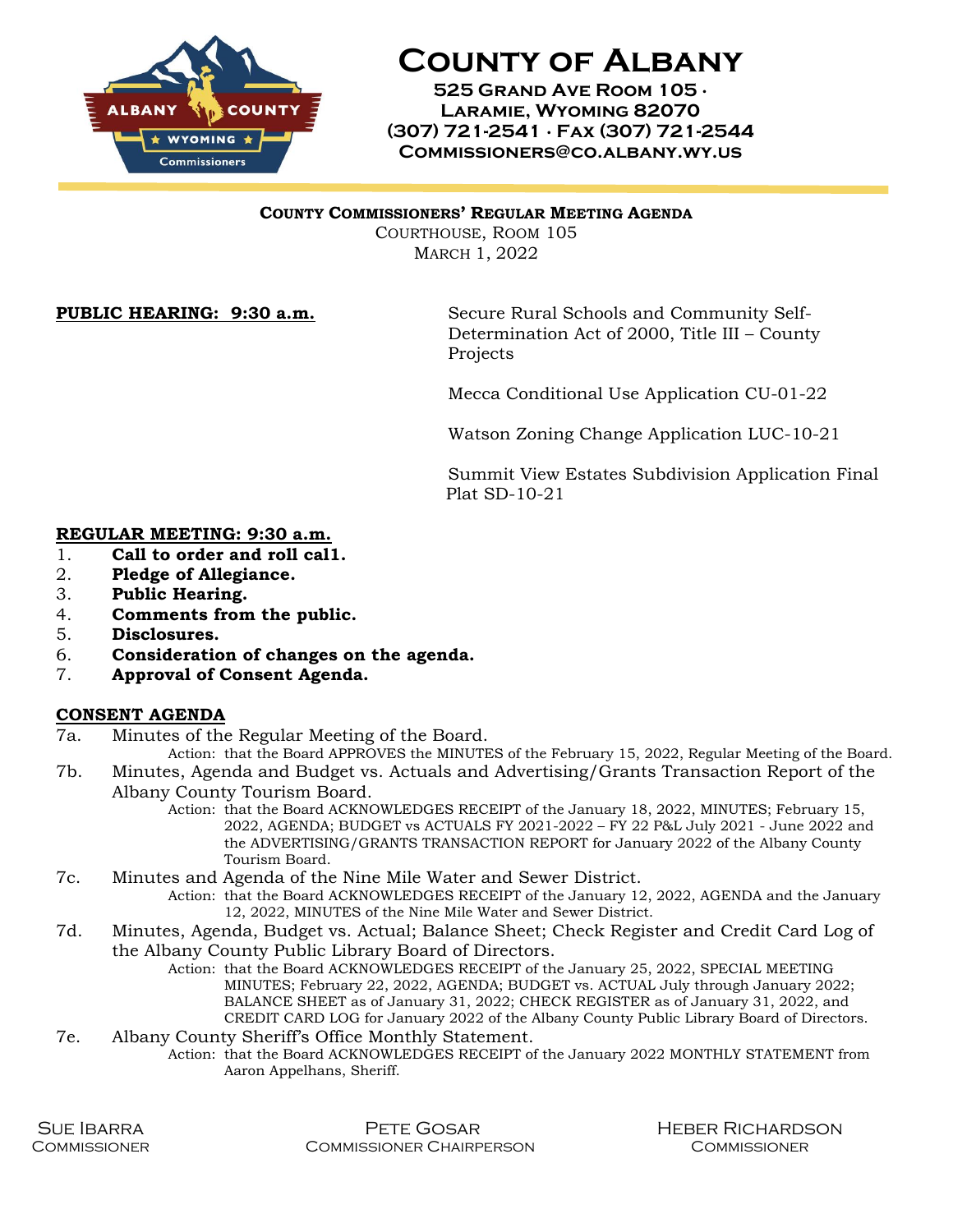- 7f. Albany County Public Health Monthly Statement. Action: that the Board ACKNOWLEDGES RECEIPT of the January 2022 MONTHLY STATEMENT from Kimberly Maturi, Public Health Nurse Manager.
- 7g. Albany County Treasurer Monthly Statement.
	- Action: that the Board ACKNOWLEDGES RECEIPT of the December 2021 MONTHLY STATEMENT from Tracy Fletcher, County Treasurer.
- 7h. Annual Report, Minutes and Treasurer's Report of the Laramie Rivers Conservation District. Action: that the Board ACKNOWLEDGES RECEIPT of the 2020-2021 ANNUAL REPORT; January 20, 2022, MINUTES; and the TREASURER'S REPORT BALANCE SHEET as of February 15, 2022, of the Laramie Rivers Conservation District.
- 7i. Industrial Siting Permit Application of Rock Creek Wind LLC, OAH Docket No. 21-163-020, Docket No. DEQ/ISC 21-07 Albany County, Wyoming Prehearing Statement in the Office of Administrative Hearings Upon Referral from the Wyoming Department of Environmental Quality Industrial Siting Division State of Wyoming.
	- Action: that the Board ACKNOWLEDGES RECEIPT of Industrial Siting Permit Application of Rock Creek Wind LLC, OAH Docket No. 21-163-020, Docket No. DEQ/ISC 21-07 Albany County, Wyoming Prehearing Statement in the Office of Administrative Hearings Upon Referral from the Wyoming Department of Environmental Quality Industrial Siting Division State of Wyoming.
- 7j. Roger Canyon, LLC, Petitioner, vs. Board of County Commissioners of Albany County, Respondent, Civil Action No. 35539, Petitioner's Reply Brief in the District Court Second Judicial District.
	- Action: that the Board ACKNOWLEDGES RECEIPT of the Roger Canyon, LLC, Petitioner, vs. Board of County Commissioners of Albany County, Respondent, Civil Action No. 35539, Petitioner's Reply Brief in the District Court Second Judicial District.
- 7k. \$50,000.00 Bond for Nathan C. Martin, Treasurer, Albany County School District #1. Action: that the Board APPROVES the \$50,000.00 BOND for Nathan C. Martin, Treasurer, Albany County School District #1.
- 7l. \$6,000.00 Bond for Daniel Brain, Treasurer, Valley View Road Improvement & Service District.
	- Action: that the Board APPROVES the \$6,000.00 BOND for Daniel Brain, Treasurer, Valley View Road Improvement & Service District.
- 7m. Albany County General Fund Revenue Report.
	- Action: that the Board ACKNOWLEDGES RECEIPT of the December 2021 GENERAL FUND REVENUE REPORT as submitted by the Albany County Treasurer's Office.
- 7n. ACH payment to the Internal Revenue Service regarding federal tax payment. Action: that the Board RATIFIES payment to the Internal Revenue Service regarding federal tax payment for February 2022.
- 7o. ACH payments to Cigna regarding health insurance claims and Administrative Fees. Action: that the Board RATIFIES payments to Cigna regarding health insurance claims and Administrative Fees.
- 7p. Acknowledge Receipt of Correspondence.

Action: that the Board ACKNOWLEDGES RECEIPT of CORRESPONDENCE from: Sarah Gorin; State of Wyoming Department of Revenue; Sue Ibarra (4); The Wyoming Connection; CountyNews; Gary Wilken; Kim Puls; Cigna (3); WARM; Dan Brain (3); Laramie Chamber Business Alliance (3); Albany County Weed & Pest; Pete Gosar; Rob Fisher; Wyoming County Commissioners Association (8); Celeste Havener; Stacy Lam; Ted Cramer; Laramie Interfaith; Jennifer Curran; State Engineers Office; and Medicine Bow-Routt National Forests.

## **REGULAR AGENDA**

- 8. Present for **APPROVAL,** Allocation of American Rescue Act (CFDA #21.027) fund in the amount not to exceed \$10,000.00 for interview room A/V Equipment for the Albany County Sheriff's Office. (Aaron Appelhans, Albany County Sheriff and Brady Carroll, Grants Specialist)
- 9. Present for **APPROVAL,** Memorandum of Understanding (MOU) between Homeland Security Investigations (HSI) and Local, County, or State Law Enforcement Agency for the Reimbursement of Joint Operations Expenses from the Treasury Forfeiture Fund. (Aaron Appelhans, Albany County Sheriff and Brady Carroll, Grant Specialist )
- 10. Present for **APPROVAL,** Cooperative Law Enforcement Annual Operating Plan & Financial Plan between the Albany County Sheriff's Office and the USDA, Forest Service Medicine Bow-Routt National Forests and Thunder Basin National Grassland CY 2022. (Aaron Appelhans, Albany County Sheriff and Brady Carroll, Grants Specialist)